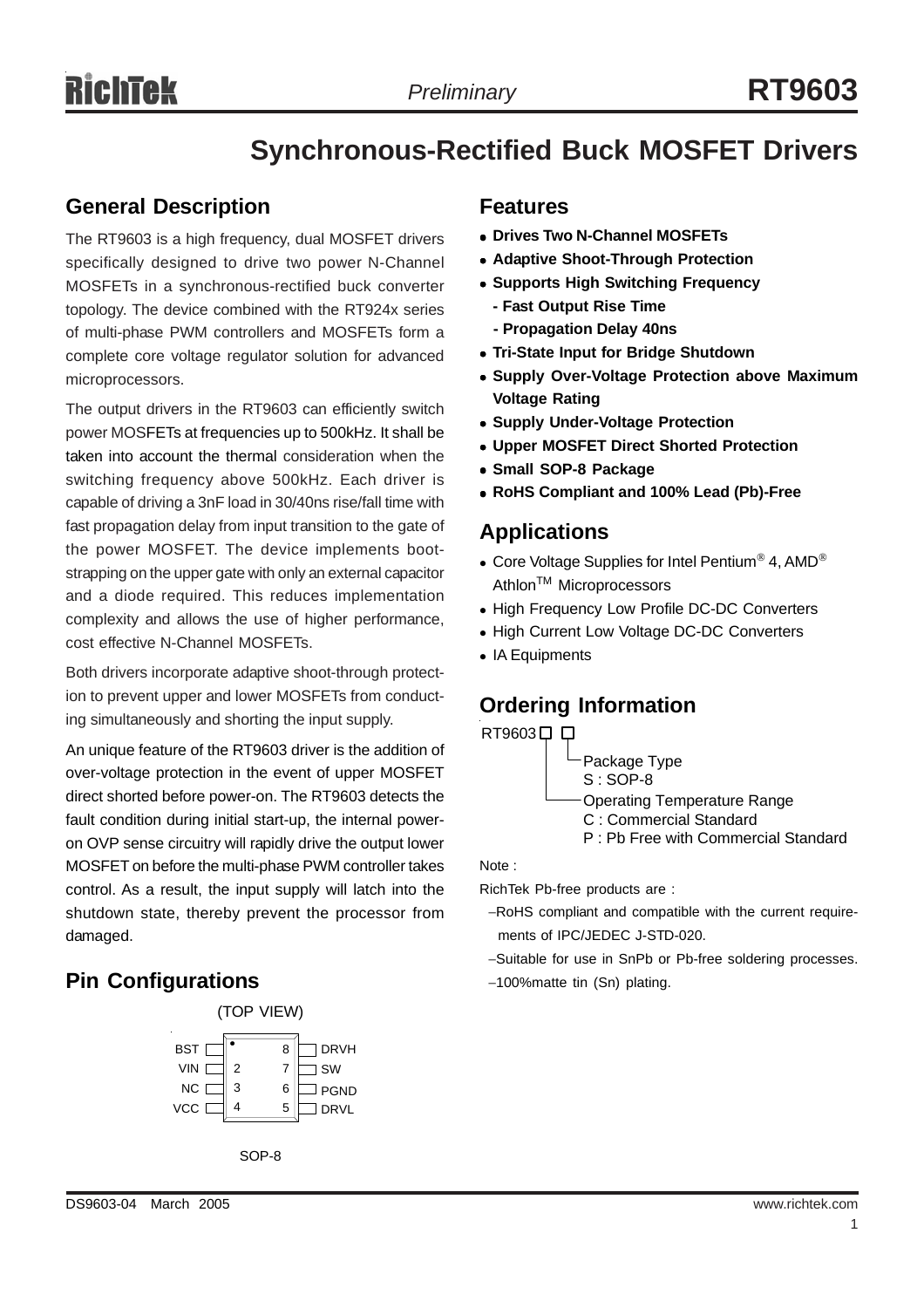## **Typical Application Circuit**



**Note:** The traces that run from the controller ISPx and ISNx pins, should be run together next to each other and Kelvin connected to the Q2. Place both R2 and R3 as close to the PWM Controller as possible.

| Pin No.       | <b>Pin Name</b> | <b>Pin Function</b>                                                                                                                                                                                                                         |  |  |  |  |
|---------------|-----------------|---------------------------------------------------------------------------------------------------------------------------------------------------------------------------------------------------------------------------------------------|--|--|--|--|
| 1             | <b>BST</b>      | Floating bootstrap supply pin for the upper gate drive. Connect the bootstrap capacitor<br>between this pin and the SW pin. The bootstrap capacitor provides the charge to turn<br>on the upper MOSFET.                                     |  |  |  |  |
| $\mathcal{P}$ | <b>VIN</b>      | Accepts a logic control signal. Connect this pin to the PWM output of the controller.<br>If the PWM signal enters and remains within the shutdown window, the output drivers are<br>disabled and both MOSFET gates are pulled and held low. |  |  |  |  |
| 3             | NC.             | No Internal Connection.                                                                                                                                                                                                                     |  |  |  |  |
| 4             | <b>VCC</b>      | Supply Input. Connect to +12V supply. Place a bypass capacitor from this pin to PGND.                                                                                                                                                       |  |  |  |  |
| 5             | <b>DRVL</b>     | Lower gate drive output. Should be connected to the lower MOSFET gate.                                                                                                                                                                      |  |  |  |  |
| 6             | <b>PGND</b>     | Common Ground.                                                                                                                                                                                                                              |  |  |  |  |
| 7             | SW              | Upper driver return. Should be connected to the common node of upper and lower<br>MOSFETs. The SW voltage is monitored for adaptive shoot-through protection.                                                                               |  |  |  |  |
| 8             | <b>DRVH</b>     | Upper gate drive output. Should be connected to the upper MOSFET gate.                                                                                                                                                                      |  |  |  |  |

## **Functional Pin Description**

2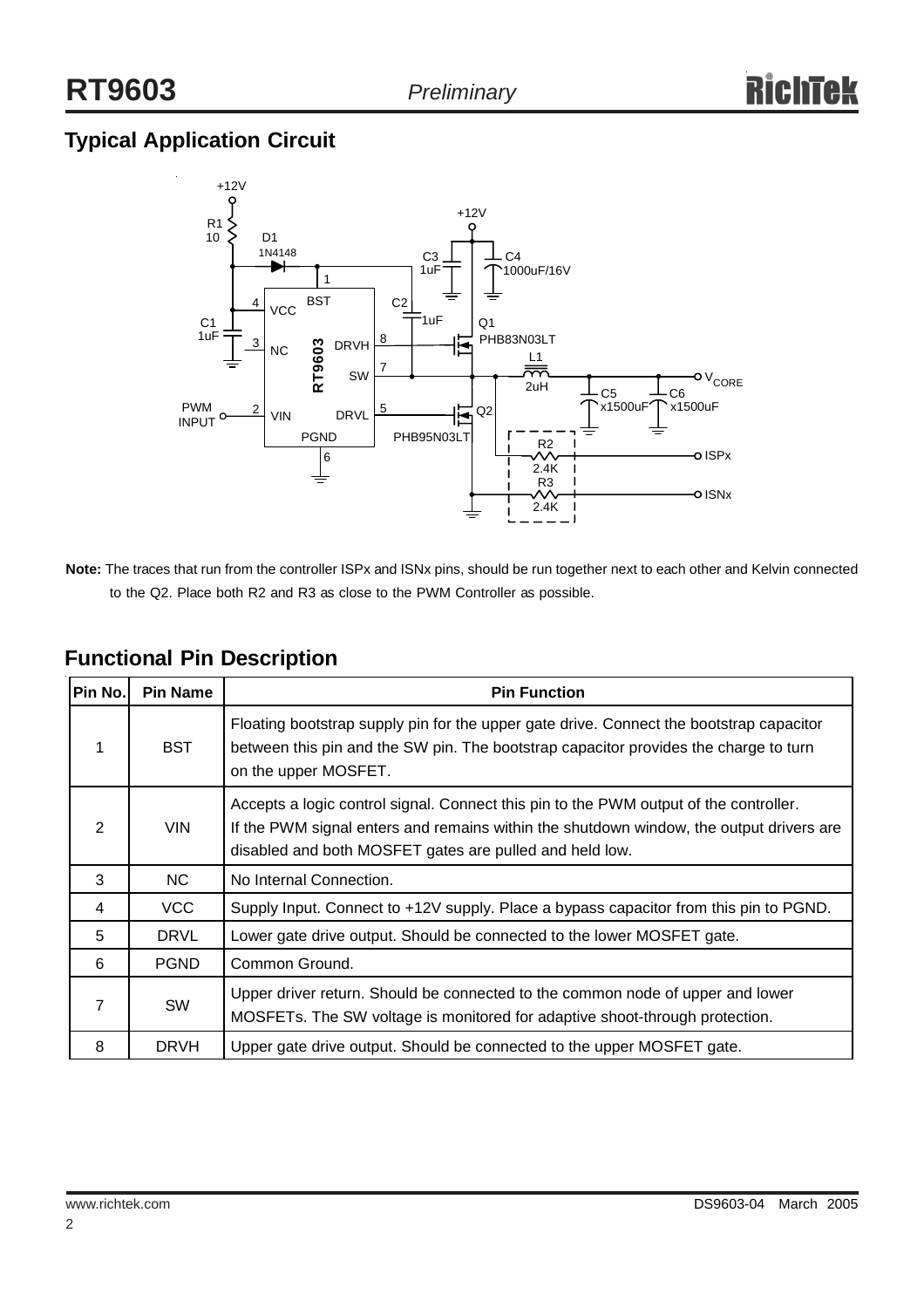## **Function Block Diagram**



## **Timing Diagram**

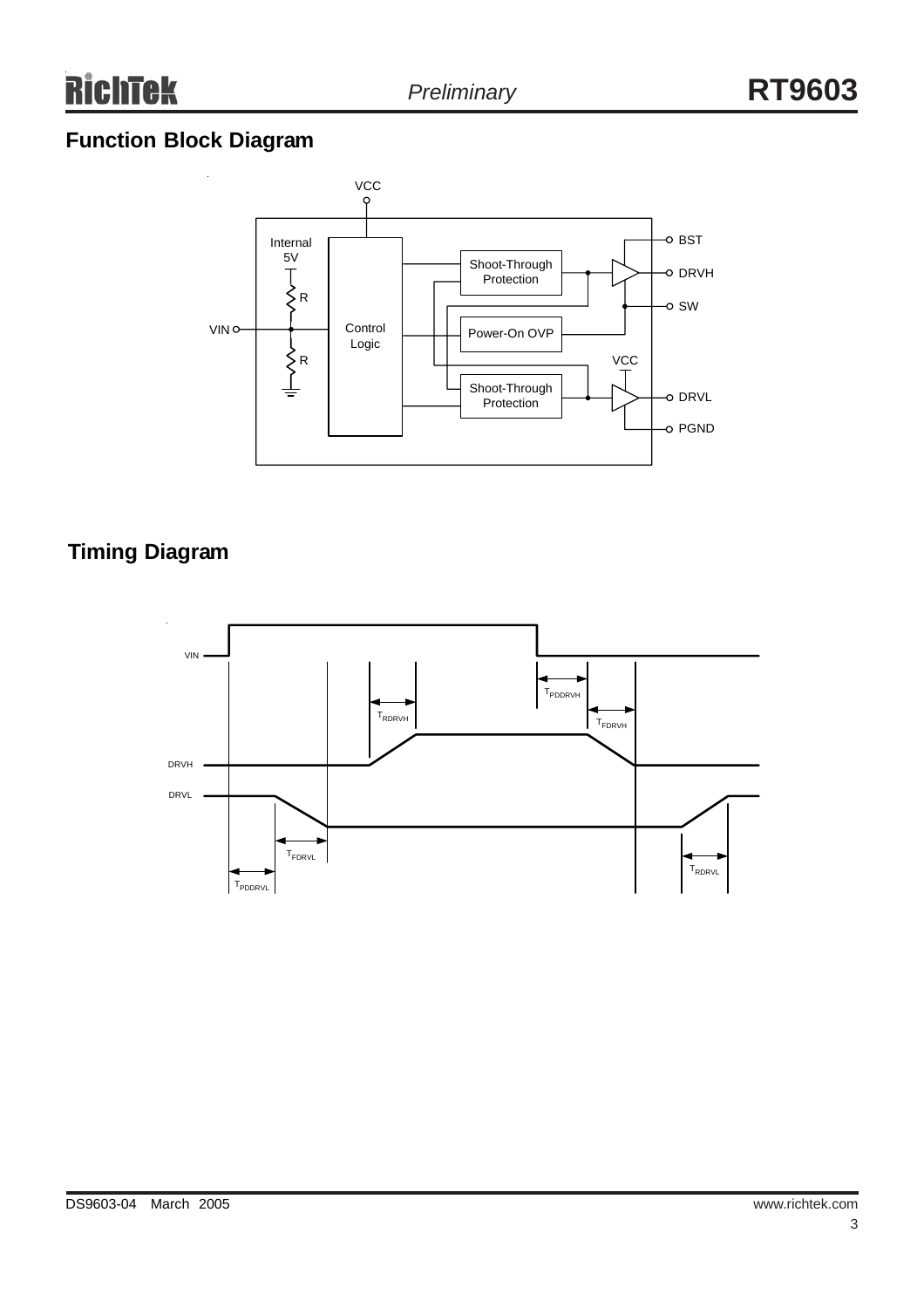

## **Absolute Maximum Ratings** (Note 1)

| • SW to GND                                    |  |
|------------------------------------------------|--|
|                                                |  |
|                                                |  |
| $\bullet$ BST to GND                           |  |
|                                                |  |
|                                                |  |
|                                                |  |
|                                                |  |
|                                                |  |
| • Power Dissipation, $P_D @ T_A = 25^{\circ}C$ |  |
|                                                |  |
| • Package Thermal Resistance (Note 4)          |  |
|                                                |  |
|                                                |  |
|                                                |  |
| • ESD Susceptibility (Note 2)                  |  |
|                                                |  |
|                                                |  |

## **Recommended Operating Conditions** (Note 3)

### **Electrical Characteristics**

(Recommended Operating Conditions,  $T_A = 25^{\circ}$ C unless otherwise specified)

| <b>Parameter</b>               | Symbol                    | <b>Test Conditions</b>                             | Min | <b>Typ</b> | <b>Max</b>    | <b>Units</b> |  |  |
|--------------------------------|---------------------------|----------------------------------------------------|-----|------------|---------------|--------------|--|--|
| V <sub>cc</sub> Supply Current |                           |                                                    |     |            |               |              |  |  |
| Power Supply Current           | <b>I</b> vcc              | $V_{\text{BST}} = 12V$ , $V_{\text{PWM\_IN}} = 0V$ | --  | 5          | 7             | mA           |  |  |
| <b>Power-On Reset</b>          |                           |                                                    |     |            |               |              |  |  |
| <b>POR Threshold</b>           | <b>V<sub>VCCRTH</sub></b> | V <sub>CC</sub> Rising                             | 8.6 | 9.9        | 10.7          | $\vee$       |  |  |
| <b>Hysteresis</b>              | <b>V<sub>VCCHYS</sub></b> |                                                    | --  | 1.35       | $\sim$ $\sim$ | $\vee$       |  |  |
| <b>PWM Input</b>               |                           |                                                    |     |            |               |              |  |  |
| <b>Input Current</b>           | IPWM_IN                   | $V_{\text{PWM\_IN}} = 0V$ or 5V                    | 80  | 127        | 150           | μA           |  |  |
| <b>Floating Voltage</b>        | VPWMFL                    | $V_{CC} = 12V$                                     | 1.1 | 2.1        | 3.7           | V            |  |  |
| PWM_IN Threshold               | V <sub>PWMRTH</sub>       | PWM_IN Rising                                      | 3.3 | 3.7        | 4.3           | V            |  |  |
|                                | VPWMFTH                   | PWM_IN Falling                                     | 1.0 | 1.26       | 1.5           | $\vee$       |  |  |
| <b>DRVH Rise Time</b>          | TRDRVH                    | $V_{VCC}$ = 12V, 3nF load                          |     | 30         | $- -$         | ns           |  |  |
| <b>DRVH Fall Time</b>          | <b>TFDRVH</b>             | $V_{VCC}$ = 12V, 3nF load                          | --  | 40         | --            | ns           |  |  |

*To be continued*

www.richtek.com DS9603-04 March 2005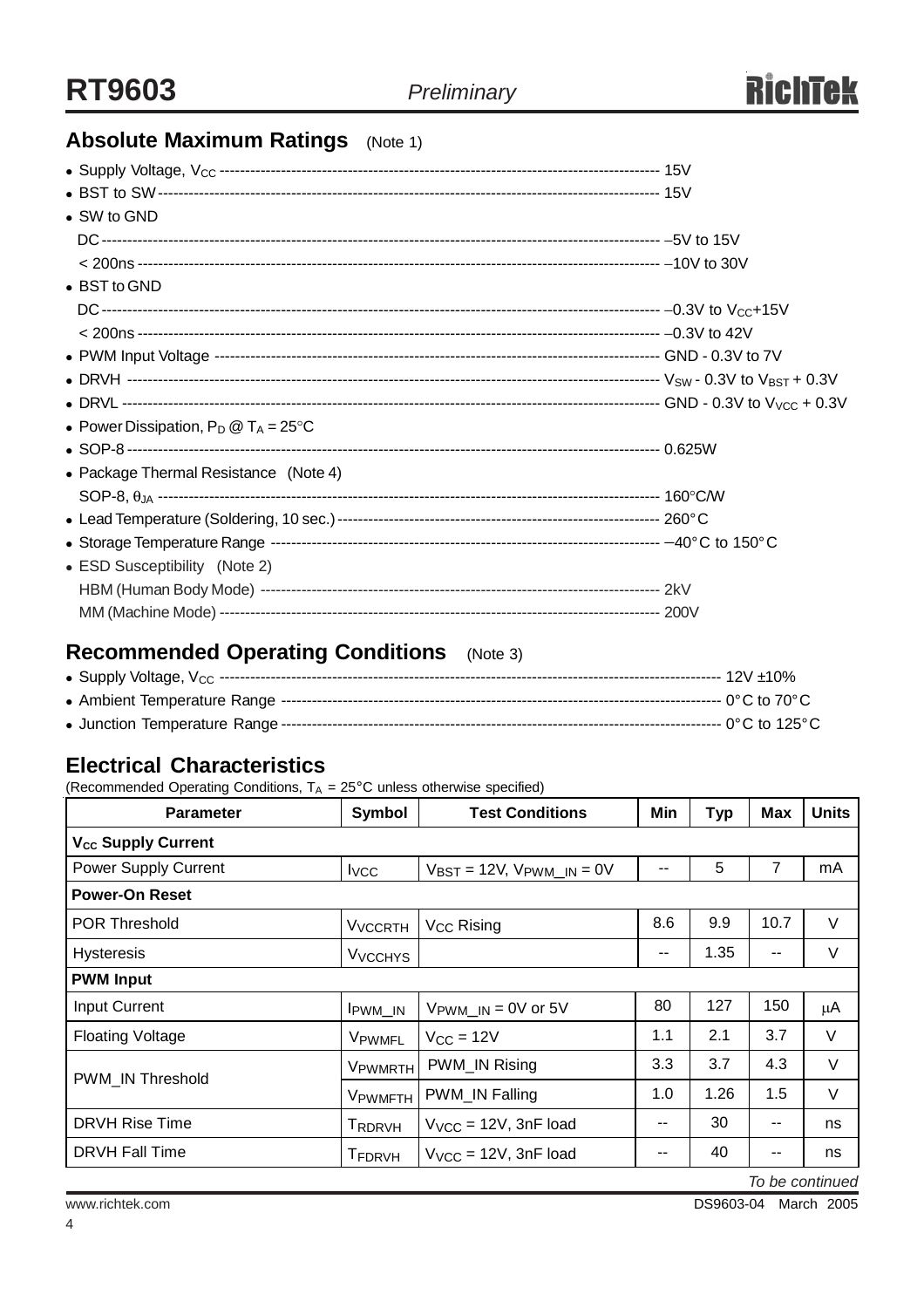| <b>Parameter</b>                | Symbol              | <b>Test Conditions</b>    | <b>Min</b> | <b>Typ</b>               | <b>Max</b> | <b>Units</b> |  |
|---------------------------------|---------------------|---------------------------|------------|--------------------------|------------|--------------|--|
| <b>DRVL Rise Time</b>           | TRDRVL              | $V_{VCC}$ = 12V, 3nF load | $- -$      | 30                       | --         | ns           |  |
| <b>DRVL Fall Time</b>           | T <sub>FDRVL</sub>  | $V_{VCC}$ = 12V, 3nF load |            | 30                       | --         | ns           |  |
| DRVH Turn-Off Propagation Delay | T <sub>PDDRVH</sub> | $V_{VCC}$ = 12V, 3nF load | $- -$      | 40                       | --         | ns           |  |
| DRVL Turn-Off Propagation Delay | Tpddrvl             | $V_{VCC}$ = 12V, 3nF load | $- -$      | 35                       | --         | ns           |  |
| Shutdown Window                 |                     |                           | 1.0        | $\overline{\phantom{a}}$ | 4.3        | V            |  |
| Output                          |                     |                           |            |                          |            |              |  |
| <b>Upper Drive Source</b>       | R <sub>DRVH</sub>   | $VVCC = 12V$              | --         | $\overline{2}$           | --         | Ω            |  |
| <b>Upper Drive Sink</b>         | R <sub>DRVH</sub>   | $V_{VCC} = 12V$           |            | 2.8                      | --         | Ω            |  |
| <b>Lower Drive Source</b>       | R <sub>DRVL</sub>   | $VVCC = 12V$              | $-$        | 1.9                      | --         | Ω            |  |
| <b>Lower Drive Sink</b>         | R <sub>DRVL</sub>   | $V_{VCC} = 12V$           | $- -$      | 1.6                      | --         | Ω            |  |

**Note 1.** Stresses beyond those listed under "Absolute Maximum Ratings" may cause permanent damage to the device. These are stress ratings only, and functional operation of the device at these or any other conditions beyond those indicated in the operational sections of the specifications is not implied. Exposure to absolute maximum rating conditions for extended periods may affect device reliability.

- **Note 2.** Devices are ESD sensitive. Handling precaution recommended. The human body model is a 100pF capacitor discharged through a 1.5kΩ resistor into each pin.
- **Note 3.** The device is not guaranteed to function outside its operating conditions.
- **Note 4.**  $\theta_{JA}$  is measured in the natural convection at  $T_A = 25^{\circ}C$  on a low effective thermal conductivity test board of JEDEC 51-3 thermal measurement standard.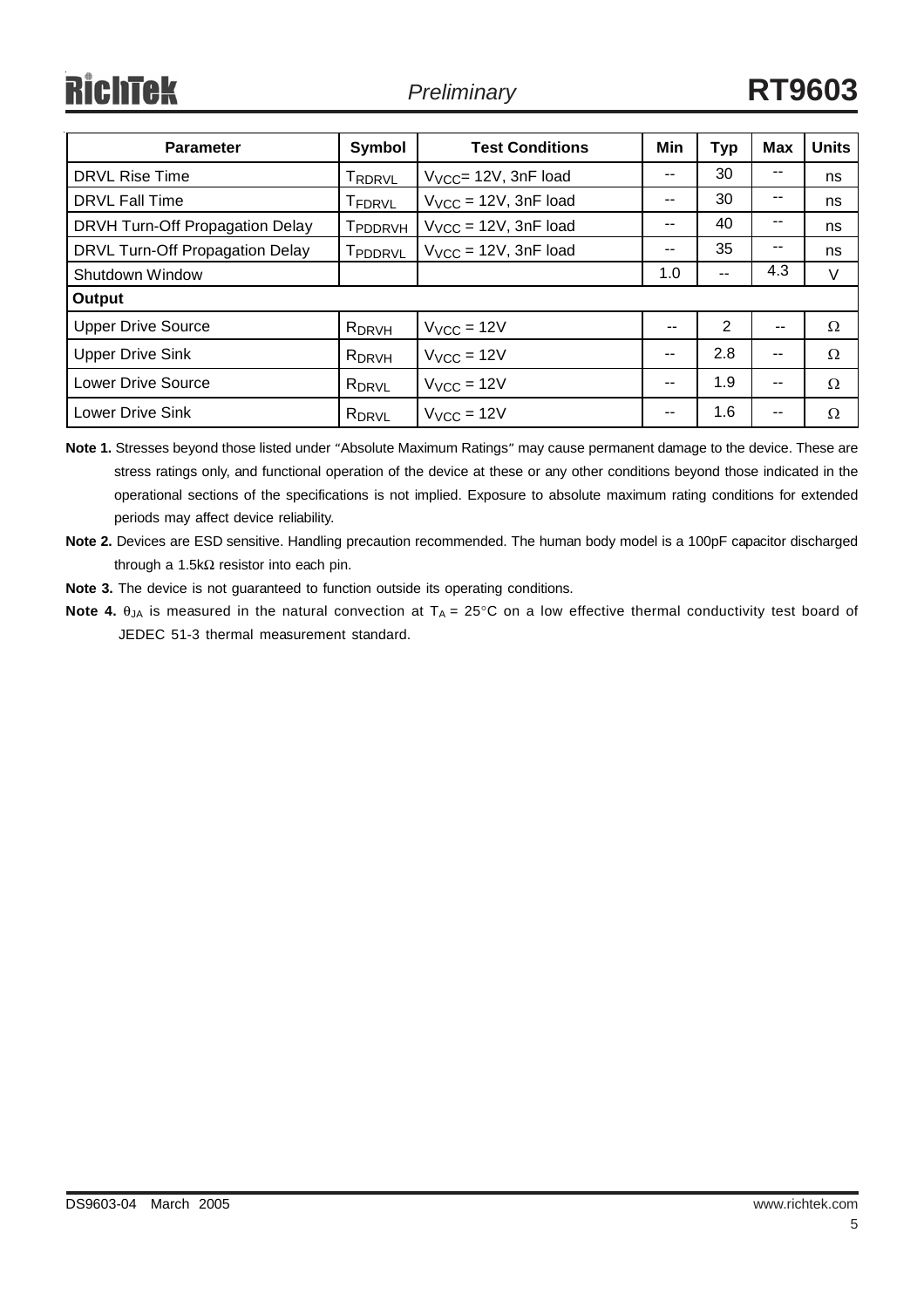## **Application Information**

The RT9603 is designed to drive both high side and low side N-Channel MOSFET through externally input PWM control signal. It has power-on protection function which held DRVH and DRVL low before VCC up across the rising threshold voltage. After the initialization, the PWM signal takes the control. The rising PWM signal first forces the DRVL signal turns low then DRVH signal is allowed to go high just after a non-overlapping time to avoid shootthrough current. The falling of PWM signal first forces DRVH to go low. When DRVH and SW signal reach a predetermined low level, DRVL signal is allowed to turn high. The non-overlapping function is also presented between DRVH and DRVL signal transient.

The PWM signal is acted as "High" if above the rising threshold and acted as "Low" if below the falling threshold. Any signal level enters and remains within the shutdown window is considered as "tri-state", the output drivers are disabled and both MOSFET gates are pulled and held low. If left the PWM signal (IN) floating, the pin will be kept at 2.1V by the internal divider and provide the PWM controller with a recognizable level.

The RT9603 typically operates at frequency of 200kHz to 250kHz. It shall be noted that to place a 1N4148 or schottky diode between the VCC and BST pin as shown in the typical application circuit.

#### **Driving Power MOSFETs**

The DC input impedance of the power MOSFET is extremely high. When  $V_{gs}$  at 12V (or 5V), the gate draws the current only few nano-amperes. Thus once the gate has been driven up to "ON" level, the current could be negligible.

However, the capacitance at the gate to source terminal should be considered. It requires relatively large currents to drive the gate up and down 12V (or 5V) rapidly. It also required to switch drain current on and off with the required speed. The required gate drive currents are calculated as follows.



Figure 1. Equivalent Circuit and Associated Waveforms

In Figure 1, the current  $I_{q1}$  and  $I_{q2}$  are required to move the gate up to 12V. The operation consists of charging  $C_{gd}$  and  $C_{gs}$ .  $C_{gs1}$  and  $C_{gs2}$  are the capacitances from gate to source of the high side and the low side power MOSFETs, respectively. In general data sheets, the  $C_{qs}$ is referred as " $C_{\text{rss}}$ " which is the input capacitance.  $C_{\text{qd1}}$ and  $C_{gd2}$  are the capacitances from gate to drain of the high side and the low side power MOSFETs, respectively and referred to the data sheets as " $C_{\rm rss}$ " the reverse transfer capacitance. For example,  $t_{r1}$  and  $t_{r2}$  are the rising time of the high side and the low side power MOSFETs respectively, the required current  $I_{gs1}$  and  $I_{gs2}$  are showed below:

$$
I_{gs1} = C_{gs1} \frac{dVg1}{dt} = \frac{C_{gs1} \times 12}{t_{r1}}
$$
 (1)

$$
I_{gs2} = C_{gs2} \frac{dVg2}{dt} = \frac{C_{gs2} \times 12}{t_{r2}}
$$
 (2)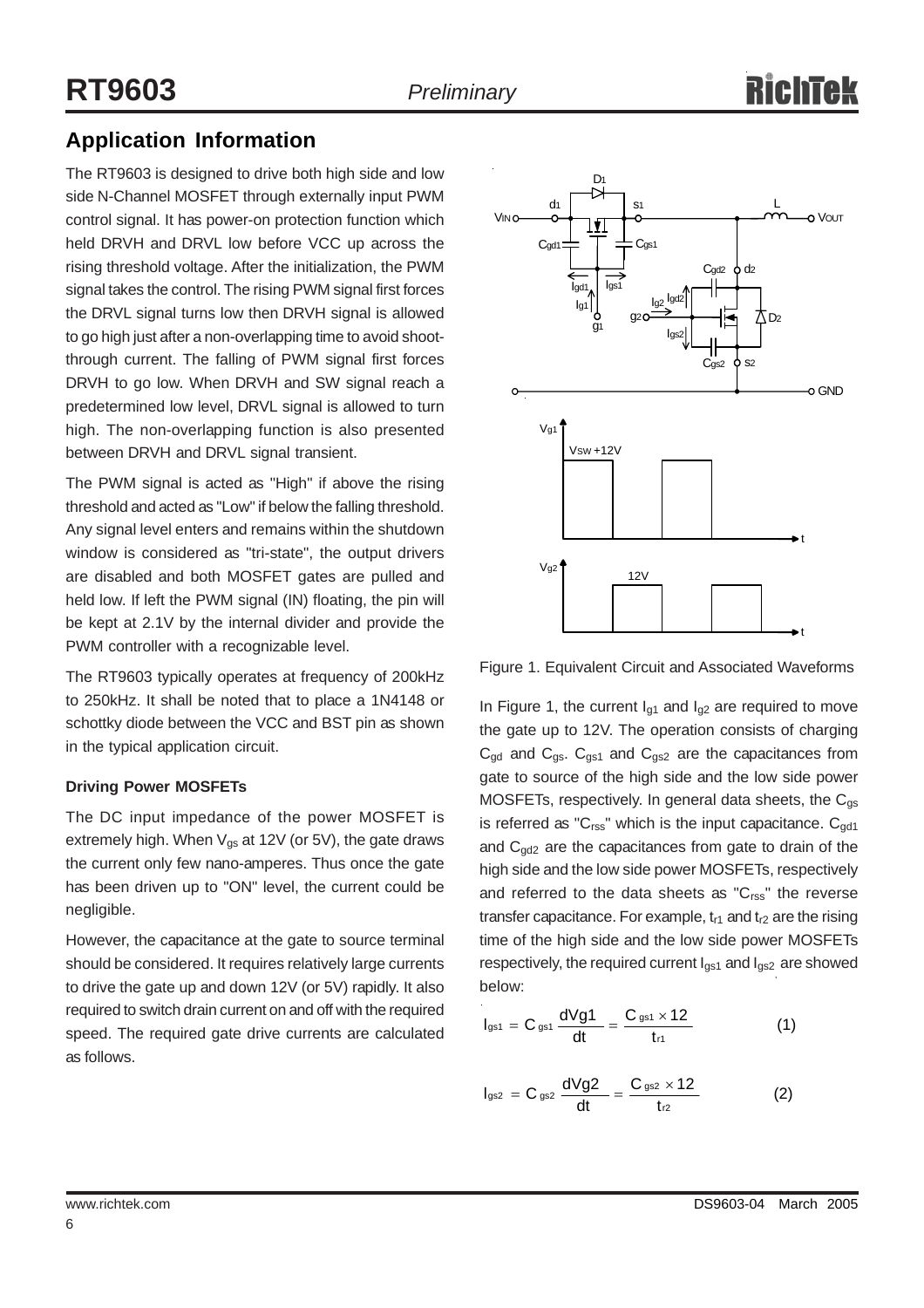Before driving the gate of the high side MOSFET up to 12V (or 5V), the low side MOSFET has to be off; and the high side MOSFET is turned off before the low side is turned on. From Figure 1, the body diode "D<sub>2</sub>" had been turned on before high side MOSFETs turned on.

$$
I_{gd1} = C_{g1} \frac{dV}{dt} = C_{gd1} \frac{12V}{t_{r1}}
$$
 (3)

Before the low side MOSFET is turned on, the  $C_{gd2}$  have been charged to  $V_{IN}$ . Thus, as  $C_{gd2}$  reverses its polarity and  $g_2$  is charged up to 12V, the required current is

$$
I_{\text{gd2}} = C_{\text{gd2}} \frac{dV}{dt} = C_{\text{gd2}} \frac{V i + 12V}{t_{r2}} \tag{4}
$$

It is helpful to calculate these currents in a typical case. Assume a synchronous rectified buck converter, input voltage  $V_{IN}$  = 12V,  $V_{q1}$  =  $V_{q2}$  = 12V. The high side MOSFET is PHB83N03LT whose  $C_{iss} = 1660pF$ ,  $C_{rss} = 380pF$ , and  $t_r$  = 14ns. The low side MOSFET is PHB95N03LT whose  $C_{iss}$  = 2200pF,  $C_{rss}$  = 500pF and  $t_r$  = 30ns, from the equation (1) and (2) we can obtain

$$
I_{gs1} = \frac{1660 \times 10^{-12} \times 12}{14 \times 10^{-9}} = 1.428 \quad (A)
$$
 (5)

$$
I_{gs2} = \frac{2200 \times 10^{-12} \times 12}{30 \times 10^{-9}} = 0.88 \text{ (A)}
$$
 (6)

from equation. (3) and (4)

$$
I_{gs1} = \frac{380 \times 10^{-12} \times 12}{14 \times 10^{-9}} = 0.326
$$
 (A) (7)

$$
I_{\text{gd2}} = \frac{500 \times 10^{-12} \times (12 + 12)}{30 \times 10^{-9}} = 0.4(A) \tag{8}
$$

the total current required from the gate driving source is

$$
I_{g1}=I_{gs1}+I_{gd1}=(1.428\ +0.326)\ =1.745(A)\qquad (9)
$$

$$
I_{g2} = I_{gs2} + I_{gd2} = (0.88 + 0.4) = 1.28(A)
$$
 (10)

By a similar calculation, we can also get the sink current required from the turned off MOSFET.

#### **Layout Consideration**

Figure 2 shows the schematic circuit of a two-phase synchronous buck converter to implement the RT9603. The converter operates from 5V to 12V of  $V_{IN}$ .



Figure 2. Two-Phase Synch. Buck Converter Circuit

When layout the PCB, it should be very careful. The powercircuit section is the most critical one. If not configured properly, it will generate a large amount of EMI. The junction of Q1, Q2, L2 should be very close.

Next, the trace from DRVH, and DRVL should also be short to decrease the noise of the driver output signals. SW signals from the junction of the power MOSFET, carrying the large gate drive current pulses, should be as heavy as the gate drive trace. The bypass capacitor C4 should be connected to PGND directly. Furthermore, the bootstrap capacitors  $(C_B)$  should always be placed as close to the pins of the IC as possible.

#### **Select the Bootstrap Capacitor**

Figure 3 shows part of the bootstrap circuit of RT9603. The  $V_{CB}$  (the voltage difference between BST and SW on RT9603) provides a voltage to the gate of the high side power MOSFET. This supply needs to be ensured that the MOSFET can be driven. For this, the capacitance  $C_B$ has to be selected properly. It is determined by following constraints.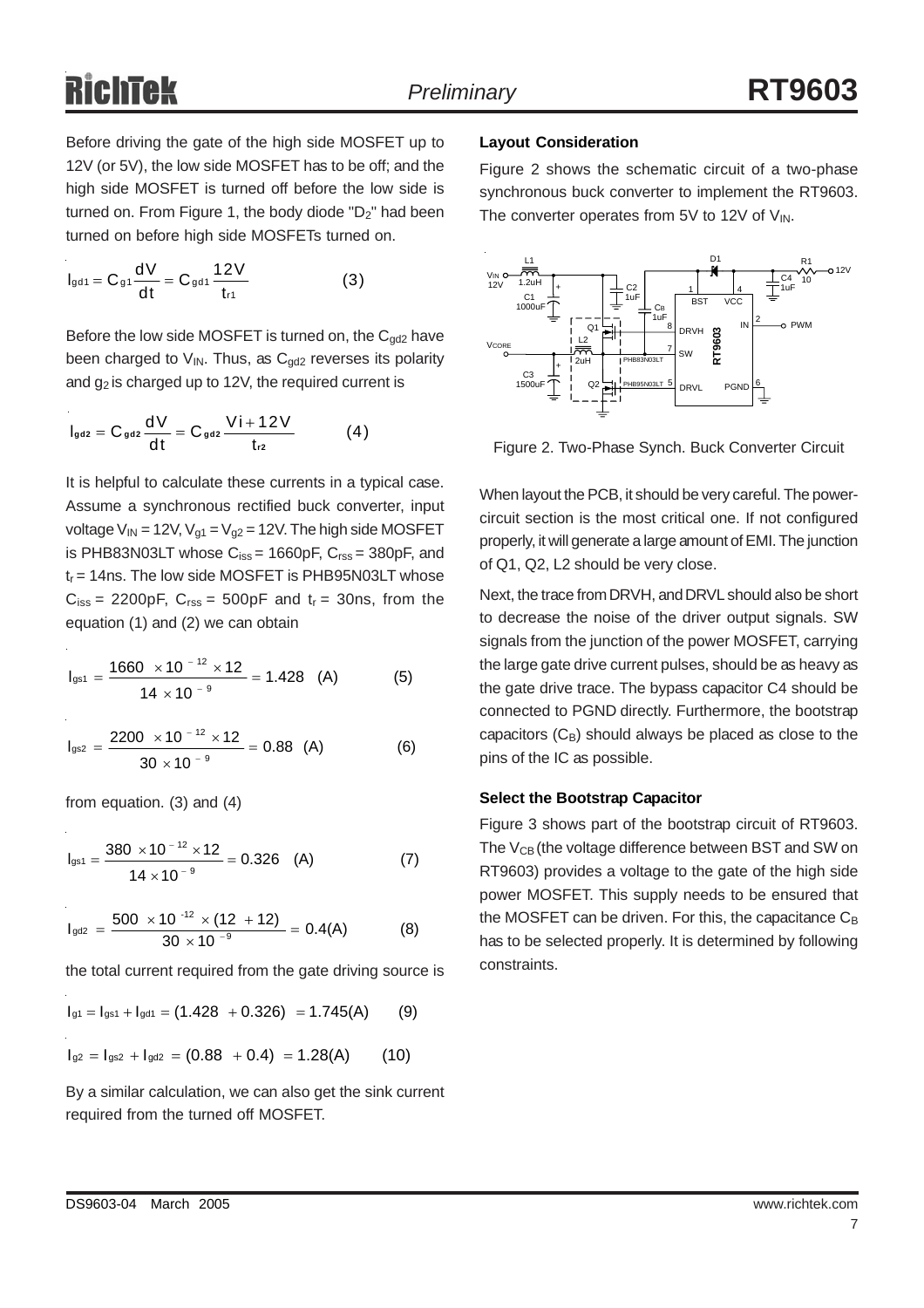

Figure 3. Part of Bootstrap Circuit of RT9603

In practice, a low value capacitor  $C_B$  will lead the overcharging that could damage the IC. Therefore to minimize the risk of overcharging and reducing the ripple on  $V_{CB}$ , the bootstrap capacitor should not be smaller than 0.1µF, and the larger the better. In general design, using 1µF can provide better performance. At least one low-ESR capacitor should be used to provide good local decoupling. Here, to adopt either a ceramic or tantalum capacitor is suitable.

#### **Power Dissipation**

For not exceeding the maximum allowable power dissipation to drive the IC beyond the maximum recommended operating junction temperature of 125°C, it is necessary to calculate power dissipation appropriately. This dissipation is a function of switching frequency and total gate charge of the selected MOSFET. Figure 4 shows the power dissipation test circuit.  $C_1$  and C<sub>U</sub> are the DRVH and DRVL load capacitors, respectively. The bootstrap capacitor value is 0.01µF.



Figure 4. Test Circuit

Figure 5 shows the power dissipation of the RT9603 as a function of frequency and load capacitance. The value of the  $C_U$  and  $C_L$  are the same and the frequency is varied from 100kHz to 1MHz.

**Power Dissipation vs. Frequency**



Figure 5. Power Dissipation vs. Frequency

The operating junction temperature can be calculated from the power dissipation curves (Figure 5). Assume VCC=12V, operating frequency is 200kHz and the  $C_U=C_L=1nF$  which emulate the input capacitances of the high side and low side power MOSFETs. From Figure 5, the power dissipation is 100mW. For RT9603, the package thermal resistance  $\theta_{JA}$  is 160° C/W, the operating junction temperature is calculated as:

 $T_J = (160^{\circ}$ C/W x 100mW) + 25 $^{\circ}$ C = 41 $^{\circ}$ C (11)

where the ambient temperature is 25°C.

The method to improve the thermal transfer is to increase the PCB copper area around the RT9603 first. Then, adding a ground pad under IC to transfer the heat to the peripheral of the board.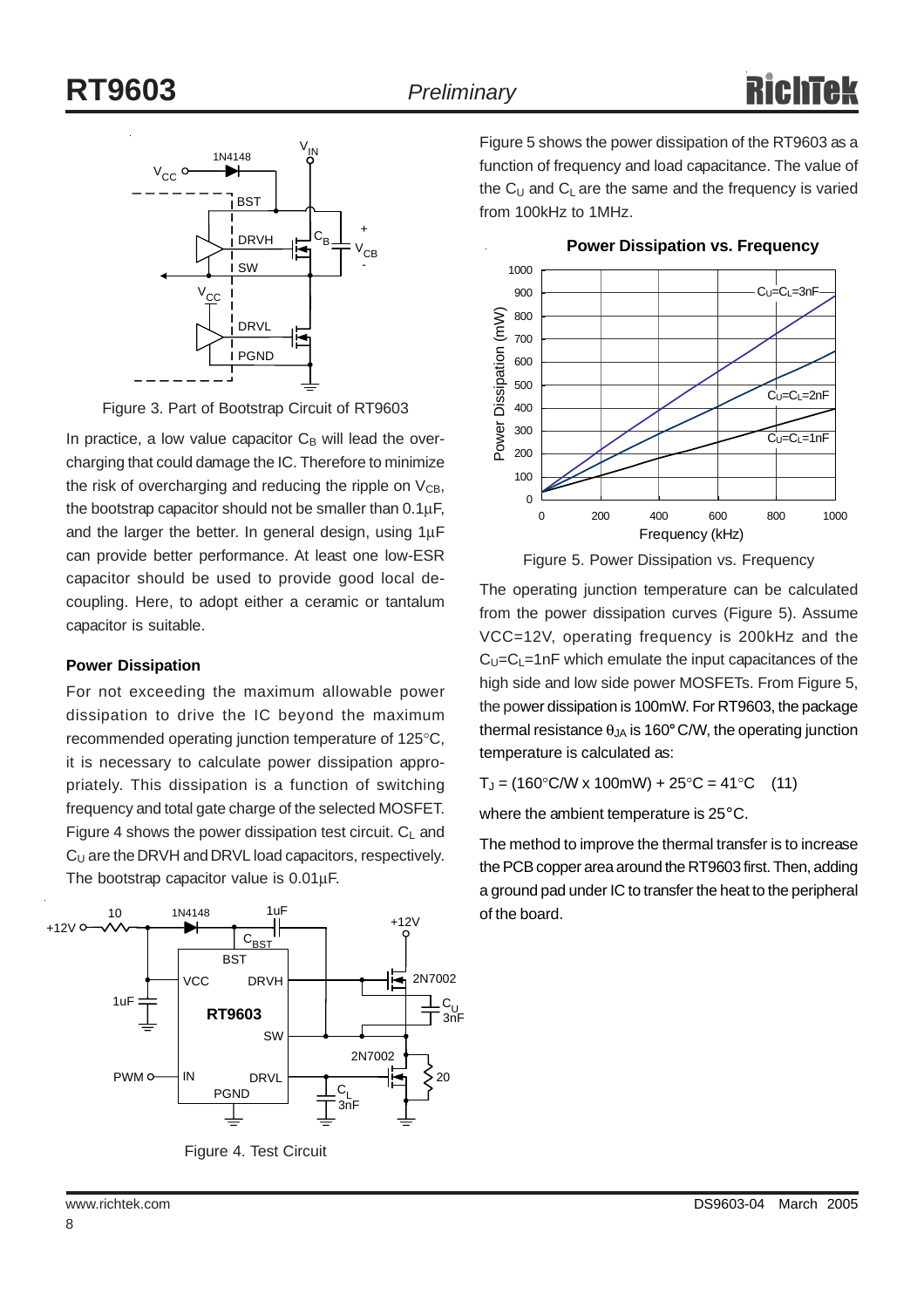#### **Over-Voltage Protection Function at Power-On**

An unique feature of the RT9603 driver is the addition of over-voltage protection in the event of upper MOSFET direct shorted before power-on. The RT9603 detects the fault condition during initial start-up, the internal poweron OVP sense circuitry will rapidly drive the output lower MOSFET on before the multi-phase PWM controller takes control.

Figure 6 shows the measured waveforms with the high side MOSFET directly shorted to 12V.



Figure 6. Waveforms at High Side MOSFET Shorted

Please note that the VCC trigger point to RT9603 is at 3V, and the clamped level on SW pin is at about 2.4V. Obviously since the SW pin voltage increases during initial start-up, the  $V_{\text{CORE}}$  increases correspondingly, but it would quickly drop-off followed by DRVL and VCC decreased.